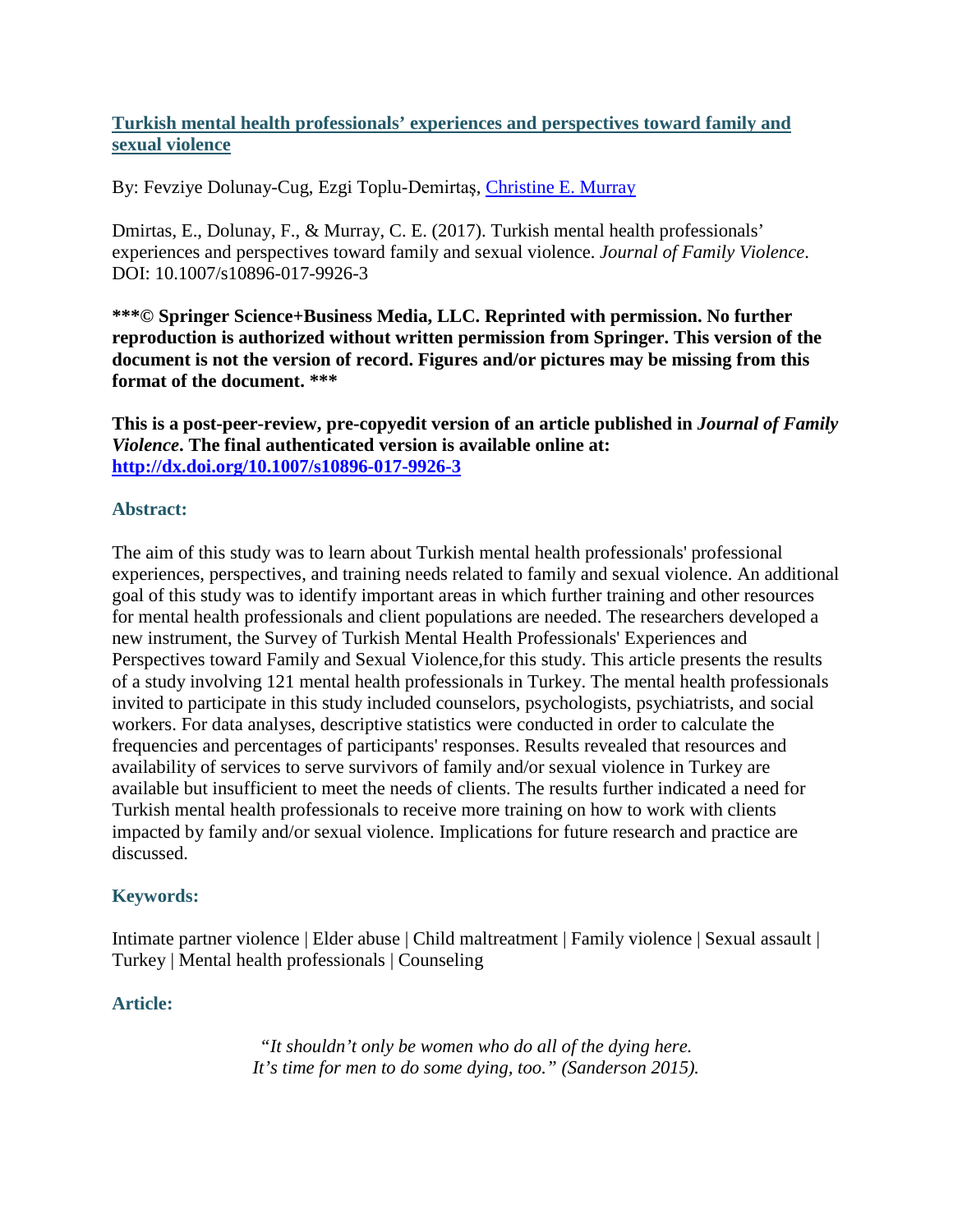The words above were spoken by a 28-year-old Turkish woman named Çilem Karabulut who had turned herself into police to confess that she had killed her husband, which she alleged was in response to him having abused and drugged her (Sanderson 2015). Sanderson reported that Turkey has experienced a "boiling point" in its experiences of domestic and sexual violence following a string of severe, high profile cases like Karabulut's and Özgecan Aslan, a Turkish college student who was killed during an attempted rape in February 2015 (Asquith 2015). Furthermore, the rate of femicide in Turkey has increased 1400% in the last decade (Cetin 2015). As such, Sanderson reports that Turkey is currently experiencing a cultural shift, in which a growing number of women and men are speaking out against cultural norms that they believe perpetuate violence in their culture.

Beyond intimate partner violence, rates of other forms of family violence, such as elder abuse and child maltreatment, have increased (or have become more visible) in Turkey in recent years. For example, elder abuse made headlines following an incident in a private sheltered housing in İstanbul, the biggest city in Turkey. According to a news report, this incident involved a 79-yearold woman who was abused physically (resulting in severe weight loss, broken bones, and bruises) and economically (e.g., she was robbed of jewelry she owned) ("Huzurevinde yaşlıya dayak," 2008). Similarly, recent headlines illustrate tragic cases of child abuse and sexual abuse in Turkey. For example, a 13-year-old girl in Çorum (a city in the mid-northern area of in Turkey) was repeatedly raped by her biological father, brother, and uncle, and she became pregnant by her father ("Çorum'da 13 yaşındaki," 2016).

With this growing visibility of family and sexual violence in Turkey, there has been increased attention to how to improve the ways that these forms of violence are addressed and prevented. As such, it is essential to ascertain the extent to which existing resources can provide support to victims and survivors of these and other forms of interpersonal violence, as well as the extent to which professionals are equipped to provide safe, competent support. One essential service for victims and survivors of violence is mental health counseling, due to the extensive mental health symptoms that can arise as a consequence of violence victimization (Murray and Graves 2012). Furthermore, mental health professionals play a key role in identifying abuse among the clients they serve, as well as in helping to connect clients impacted by violence to other sources of support, such as shelter, law enforcement, and legal resources. As such, the purpose of the current study was to learn about Turkish mental health professionals' professional experiences, perspectives, and training needs related to family and sexual violence. This study focuses on four types of violence—intimate partner violence, sexual violence, child maltreatment, and elder abuse—which will be referred to collectively as family and sexual violence throughout this article.

One goal of this study is to identify important areas in which training and additional resources for mental health professionals and client populations are needed. The following research questions guided this study: (a) What are the demographic and professional background characteristics of Turkish mental health professionals?; (b) What are Turkish mental health professionals' attitudes and experiences related to family and sexual violence?; (c) What are the training experiences and needs of Turkish mental health professionals related to family and sexual violence?; and (d) What are Turkish mental health professionals perspectives as the most significant cultural influences impacting clients' experiences with family and sexual violence?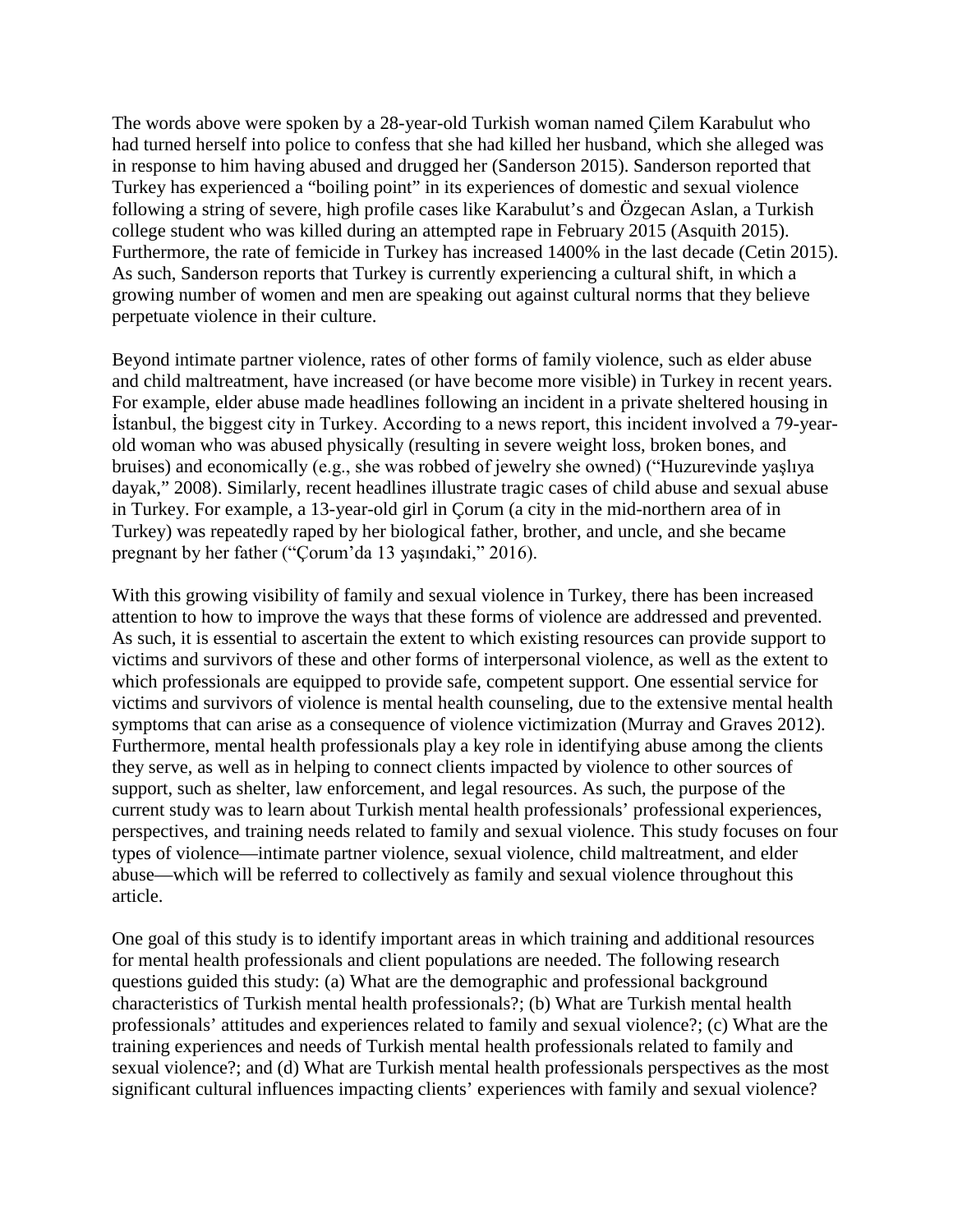## **Definition of Family and Sexual Violence**

The current study addresses four specific forms of family and sexual violence: intimate partner violence, sexual violence, child maltreatment, and elder abuse. Intimate partner violence describes abuse that occurs in the context of a current or former intimate relationship; sexual violence includes any forced or coerced sexual activity; child maltreatment involves the abuse or neglect of a minor child; and elder abuse describes the maltreatment of adults in older age (typically defined as being over the age of 60 or 65, although age limits vary in different laws) and/or adults with physical, cognitive, and/or mental disabilities (Murray and Graves 2012). It is important to note that these forms of abuse may overlap, such as elder abuse perpetrated against a spouse (i.e., it is also a form of intimate partner violence) or a case of child maltreatment that involves the sexual abuse of a child.

# **The Cultural Context Surrounding Family and Sexual Violence in Turkey**

To further understand the research on family and sexual violence in Turkey, it is important to understand the cultural context that surrounds these forms of violence in this country. Turkey is a modern, secular, and democratic country in the Islamic world (Müftüler-Bac 1999). However, Turkey also has a collectivistic culture in which patriarchal family structures continue to persist in many communities in the country (Hortaçsu et al. 2003). In such patriarchal structures, abusive behaviors against women are relatively more acceptable because men are viewed as holding responsibility to protect their wives and children. Traditional Turkish cultural norms also emphasize that men should control the "honor" that is female chastity and modesty, and therefore, many men feel entitled to control their wives (Aldikacti Marshall and Furr 2010). In light of this cultural context, many Turkish women come to tolerate violence by their husbands. Results from the Turkey demographic and health survey by Hacettepe University Institute of Population Studies (2008), a survey with 7405 women between the ages of 15 and 49, showed that the following percentages of these Turkish women believed that men are justified for beating their wives in these situations: wasting money (15.4%), neglecting their children (14.5%), arguing with their husbands (11.0%), neglecting housework (10.4%), refusing to have sex with their husbands (5.4%), not cooking food (4.9%), and burning food (2.5%).

# **Mental Health Professionals in Turkey**

Mental health professionals in Turkey also can play a key role in supporting victims and survivors of family and sexual violence. However, the authors were unable to locate any existing research that has examined how well-equipped Turkish mental health professionals are to address family and sexual violence among the clients they serve. Therefore, the current study is the first known examination of this topic. At present, psychiatrists, psychologists, psychological counselors, and social workers all are basically regarded as mental health professionals in Turkey, although their training and experiences can vary widely.

Many Turkish citizens face challenges in gaining access to mental health services. People in Turkey generally have private or state health insurance or receive public health care for uninsured people. Depending on the type of the insurance that Turkish people have, there are a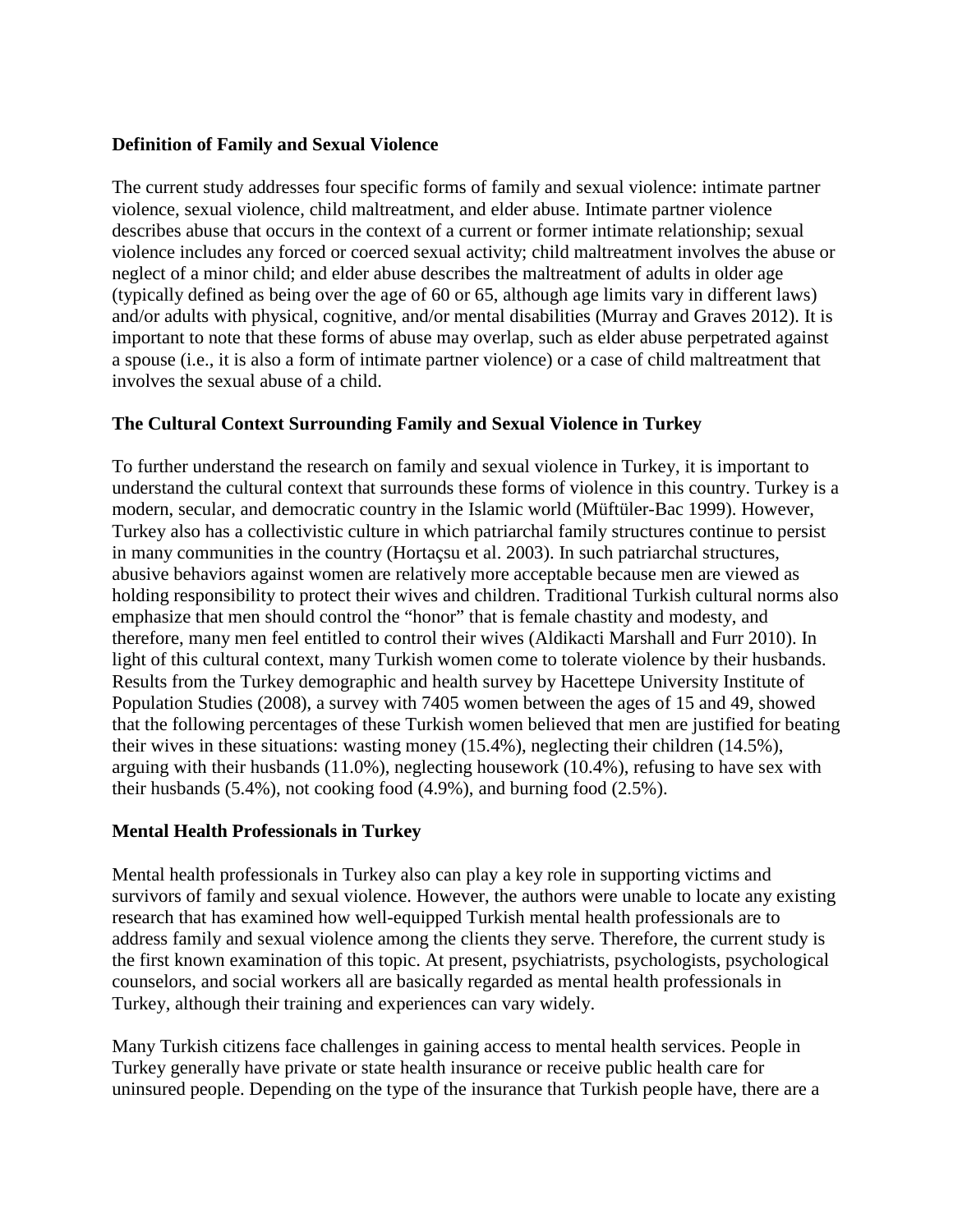few ways to access to those services. For example, people may go to public hospitals via state health insurance or private hospitals via private or state health insurance. In general, private practitioners are an option for people with/without health insurance, as private services are too expensive, while the state services are too limited. For example, according to the 2005 Mental Health Workforce Report, there were 2 psychiatrists in Turkey for every 100,000 people (Gökalp and Aküzüm 2007). Therefore, even with multiple groups of mental health professionals trained to provide mental health services in Turkey, access to these services may be challenging for Turkish people, especially if they lack access to adequate health insurance coverage. Nonetheless, given the high rates of mental health symptoms among victims of family and sexual violence in Turkey, mental health professionals remain an important potential resource for victims and survivors.

# **Rationale for the Current Study**

The consequences of family and sexual violence are significant in Turkey. The high rates of violence and abuse indicate that there are many people in Turkey, especially women and children, whose safety is at risk and who may be suffering from many negative physical, emotional, and economic consequences of the abuse they experience. Given the high rates of family and sexual violence in Turkey and the severely negative mental health outcomes linked to family and sexual violence, Turkish mental health professionals need to be equipped with the knowledge and skills needed to meet the needs of victims and survivors of family and sexual violence. To date, there is no known research that examines how well-prepared Turkish mental health professionals are to meet these needs. Therefore, the current study aims to inform researchers and practitioners about Turkish mental health professionals' experiences, perspectives, and training needs related to family and sexual violence.

# **Method**

This study used a mixed-methods electronic survey in order to learn about Turkish mental health professionals' experiences, perspectives, and training needs related to family and sexual violence in a qualitative inquiry. Prior to the data collection, the permissions of Human Subjects Ethics Committees at researchers' universities were obtained. During study participation, informed consent form including risks and benefits of the research, limits of confidentiality and their rights to withdraw was asked from the participants. After study participation, participants' ID numbers were protected and available only to the researchers to maintain confidentiality.

# Participants and Recruitment

This article presents the results of a survey with 121 mental health professionals in Turkey. The mental health professionals invited to participate in this study included psychiatrists, psychologists, counselors, and social workers. Participants were required to meet the following eligibility criteria: (a) they must have been at least 21 years of age and (b) they must have been mental health professionals working in Turkey. An electronic survey was developed using the Internet-based survey hosting platform, Qualtrics. In this study, purposeful and snowball sampling methods were used to recruitment participants. The primary recruitment strategy was sending the invitation and link of survey to mental health organizations to announce the study to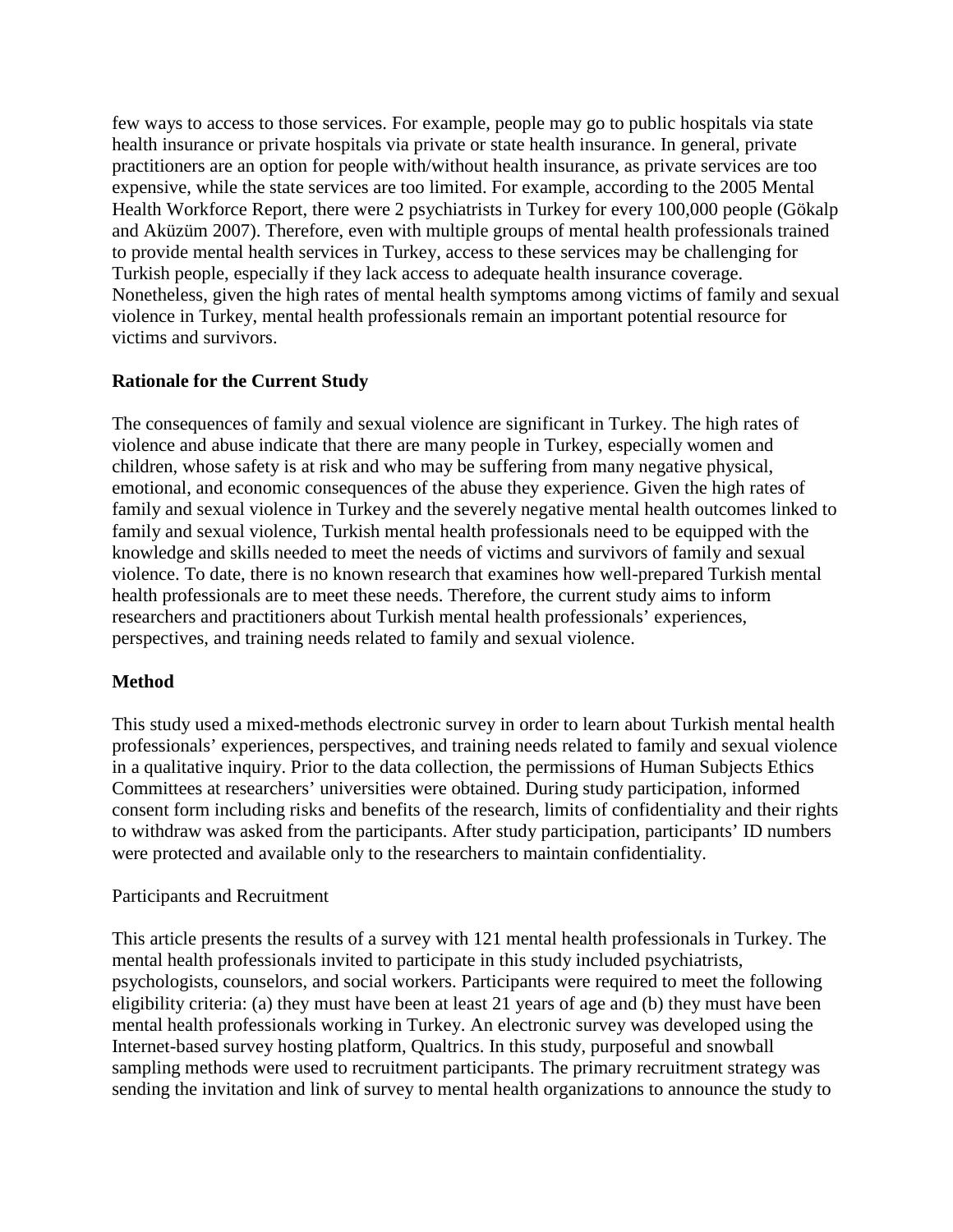their members. The invitation to the study was posted on e-mail groups and social media accounts. In order to increase the sample size, the invitation and link to the survey were sent once, and it was requested that recipients share with their colleagues.

## Instrumentation Development and Translation

The researchers developed a new instrument, the Survey of Turkish Mental Health Professionals' Experiences and Perspectives toward Family and Sexual Violence, for this study. The creation of this survey was based on several different steps. First, after a detailed literature review, an initial list of questions was formed in the English language, and all members of the research team were asked to review the draft of the survey. Second, based on the research team members' recommendations, revisions were made to the survey to enhance its readability and clarity. Third, the survey questions were translated into the Turkish language by two researchers, and then a bilingual researcher compared both versions of the survey to ensure it was appropriate in terms of grammar, content integrity, and cohesion. After some corrections to further refine the clarity of the survey, the final version of the survey was produced by the researchers. The survey includes a demographic and background questionnaire, quantitative rating questions, and openended questions.

## Data Analyses

Descriptive statistics were conducted in order to calculate the means and SDs and frequencies and percentages of participants' responses to answer the research questions. An additional analysis was conducted to examine whether past training on family and/or sexual violence impacted participants' confidence and knowledge related to their abilities to serve clients impacted by family and/or sexual violence. Using past training experiences as independent variables, ANOVAs were used to determine the effect on confidence, as measured by a new three-item scale derived from items on the survey. The items included on this scale, and its internal consistency rating, are presented in the Results section.

### **Results**

Demographic and Professional Background Characteristics

The sample for this study included 121 mental health professionals in Turkey. Among the participants, 92 (77.0%) were female, and 26 (22.0%) were male, and one participant described their gender as "other." Participants' ages ranged from 22 to 66 years ( $M = 34.74$ ; SD = 8.80). Table 1 shows the frequencies and percentages of participants' highest earned degrees, their number of years they had been working since they finished their highest levels of education, and their current work settings.

### **Table 1**

Participant demographics

|        | Frequency (n) | Percentage $(\% )$ |
|--------|---------------|--------------------|
| Jender |               |                    |
| Female | $\Omega$<br>  | $\overline{a}$     |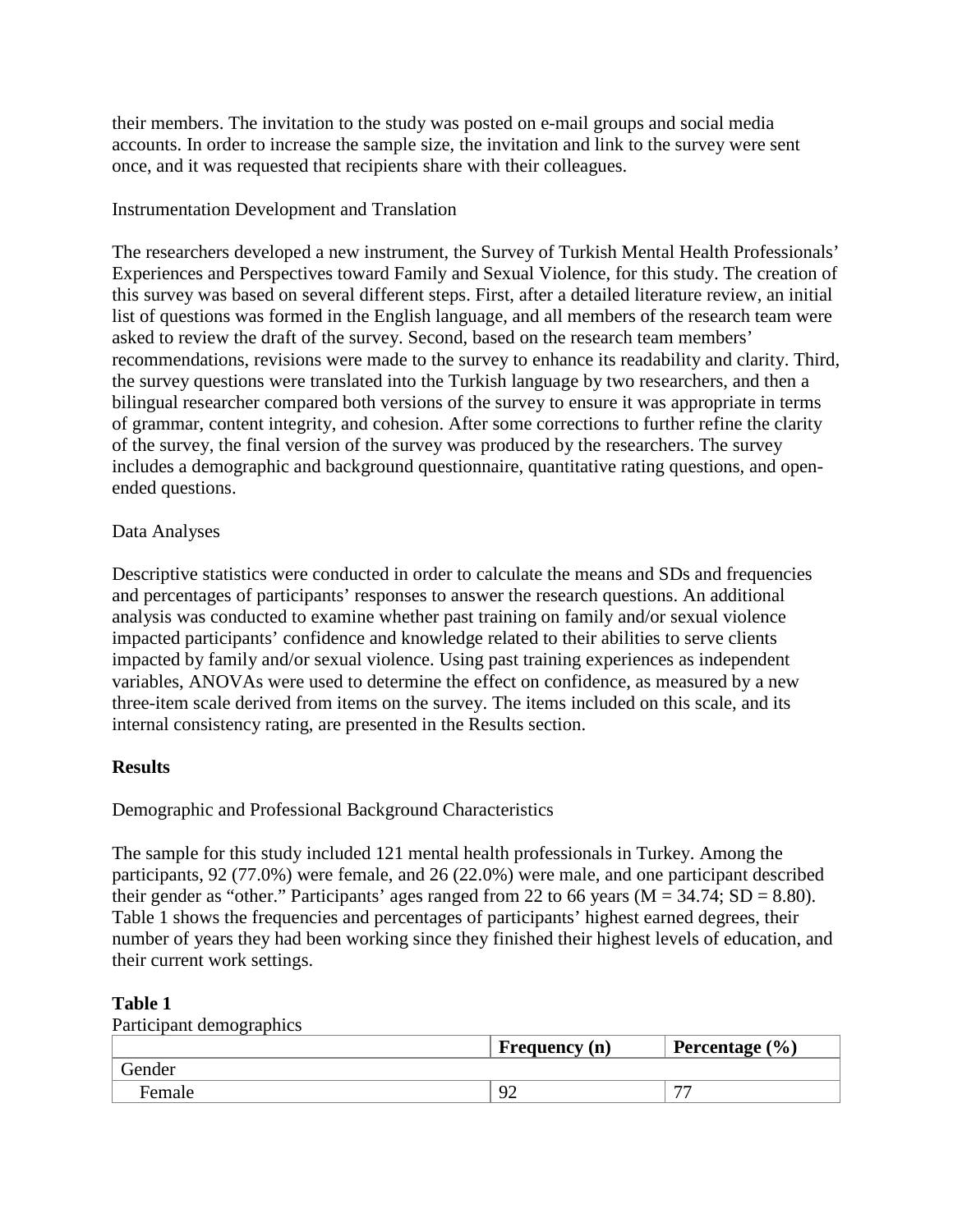| Male                                        | 26             | 22             |
|---------------------------------------------|----------------|----------------|
| Missing                                     | 3              | $\overline{2}$ |
| Types of mental health professionals        |                |                |
| Counselor                                   | 43             | 36             |
| Psychologist                                | 29             | 24             |
| Social worker                               | 27             | 23             |
| Psychiatrist                                | $\overline{4}$ | 3              |
| Others                                      | 16             | 13             |
| Missing                                     | $\overline{2}$ | $\overline{2}$ |
| Highest degree attained                     |                |                |
| <b>Bachelor</b>                             | 50             | 42             |
| Master                                      | 52             | 44             |
| Doctoral                                    | 16             | 13             |
| Missing                                     | 3              | $\overline{2}$ |
| Work settings                               |                |                |
| School                                      | 50             | 42             |
| Governmental institution                    | 36             | 30             |
| Hospital                                    | 24             | 20             |
| Agency                                      | 5              | $\overline{4}$ |
| Private practice                            | $\overline{4}$ | 3              |
| Missing                                     | $\overline{2}$ | $\overline{2}$ |
| Years worked since attaining highest degree |                |                |
| $0 - 2$ years                               | 35             | 30             |
| $3-5$ years                                 | 28             | 24             |
| $6 - 10$ years                              | 28             | 24             |
| $11-15$ years                               | 13             | 11             |
| $16 - 20$ years                             | $\overline{7}$ | 5              |
| $21 + \text{years}$                         | 6              | 5              |
| Missing                                     | $\overline{4}$ | $\overline{3}$ |

*N varies due to missing values*

## **Participants' Professional Experiences and Attitudes Related to Family and Sexual Violence**

# Client Populations Served

Participants were asked to describe the types of client populations they serve. Note that participants were able to indicate as many client populations as applied to their work. The most frequent responses were young adults ( $n = 71$ ; 60.0%), adults ( $n = 68$ ; 57.0%), and adolescents  $(n = 60; 50.0\%)$ . Other responses were children  $(n = 50, 42.0\%)$ , clients with family relationship problems ( $n = 50$ ; 42.0%), clients who have experienced family violence ( $n = 40$ ; 34.0%), clients with couple relationship problems ( $n = 36$ ; 30%), clients with diagnosed mental health disorders  $(n = 26; 22.0\%)$ , older adults (ages 65 and older)  $(n = 24; 20.0\%)$ , and clients with substance abuse problems  $(n = 21; 18.0\%)$ . Ten participants (13.0%) indicated that they serve "other" client populations, and the examples they provided included the following: applying psychological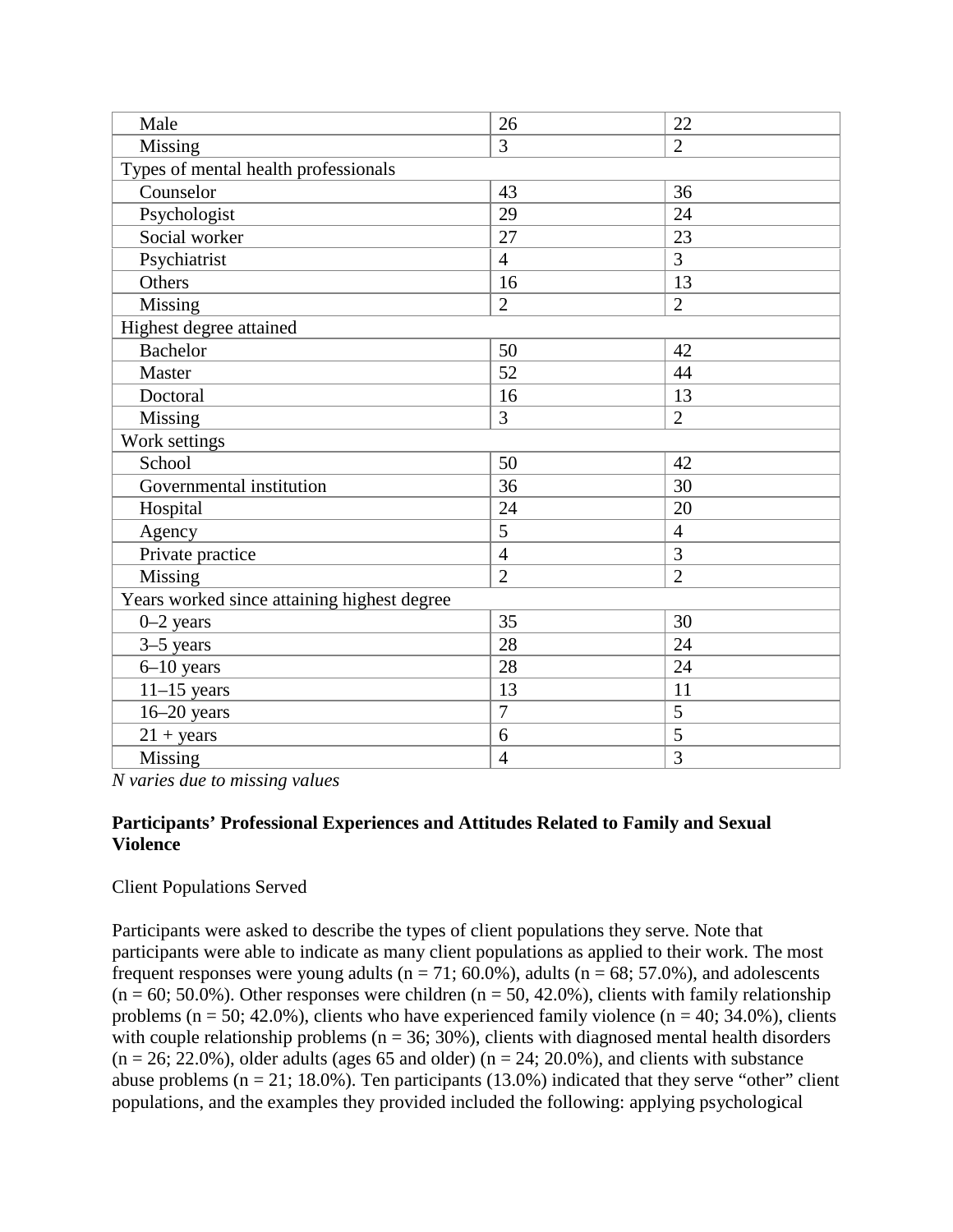tests, all types of violence, abuse and neglect, families of martyrs and war veterans, traumatized people, abused children, young people who have adaptation problem, and refugees.

Professional Work with Clients Impacted by Family and/or Sexual Violence

Participants were asked to indicate whether had ever worked with any clients who had experienced any forms of family and/or sexual violence. Ninety participants (76.0%) indicated that they had this experience, while 28 (24.0%) did not. Among the participants with any experiences working with clients impacted by family and/or sexual violence, 85 people (70.0%) reported that they had clients from this population within the past year. These participants also reported an average of  $26.29\%$  (SD = 27.17) of their caseloads within the past year as having experienced family and/or sexual violence.

The survey also asked participants to report whether they currently do any professional work that addresses clients who have experienced family and/or sexual violence. The vast majority of participants ( $n = 87$ ; 74.0%) said that they did, leaving only 31 (26.0%) participants who reported that they do not currently serve clients who have experienced family and/or sexual violence. Participants who said that they do serve clients impacted by family and/or sexual violence were asked to indicate the professional activities that they do with this population. Most participants ( $n = 79$ ; 91.0%) provide individual counseling. Other professional activities included public speaking (n = 21; 24.0%), victim advocacy (n = 21; 24.0%), couple counseling (n = 19; 22.0%), support groups ( $n = 15$ ; 17.0%), group counseling ( $n = 10$ ; 11.0%), administrative duties  $(n = 8; 9.0\%)$ , and answering crisis hotlines  $(n = 2; 3.0\%)$ . Some participants  $(n = 11; 13.0\%)$ added other professional activities, including the following: providing an opinion about divorce and custody cases, serving as an expert witness in court, assessment and evaluation, preparing a report following a social examination, providing referrals to other services, doing forensic interviews, and working in NGOs.

Participants were asked to rank order, from most to least common, the forms of family and/or sexual violence that they had seen among the clients they served. The five most common forms of violence were reported to be (a) child maltreatment: physical abuse  $(n = 79)$ ; (b) intimate partner violence: physical abuse (n = 75), (c) intimate partner violence: emotional abuse (n = 74), (d) child maltreatment: emotional abuse  $(n = 60)$ , and (e) intimate partner violence: sexual abuse  $(n = 55)$ .

Attitudes toward Working with Clients Impacted by Family and/or Sexual Violence

The attitudes assessed on this survey included participants' perceived confidence in working with clients impacted by family and/or sexual violence, as well as their perceptions about the availability and sufficiency of services and resources in their community to serve this population. First, participants were asked to indicate how confident they feel in their ability to serve clients who have experienced various forms of abuse. Table 2 presents the results, which are ranked in order from the areas in which participants felt the most to least confident in their abilities  $(1 =$ not confident at all to  $10 =$  very confident;  $\alpha = .96$ ).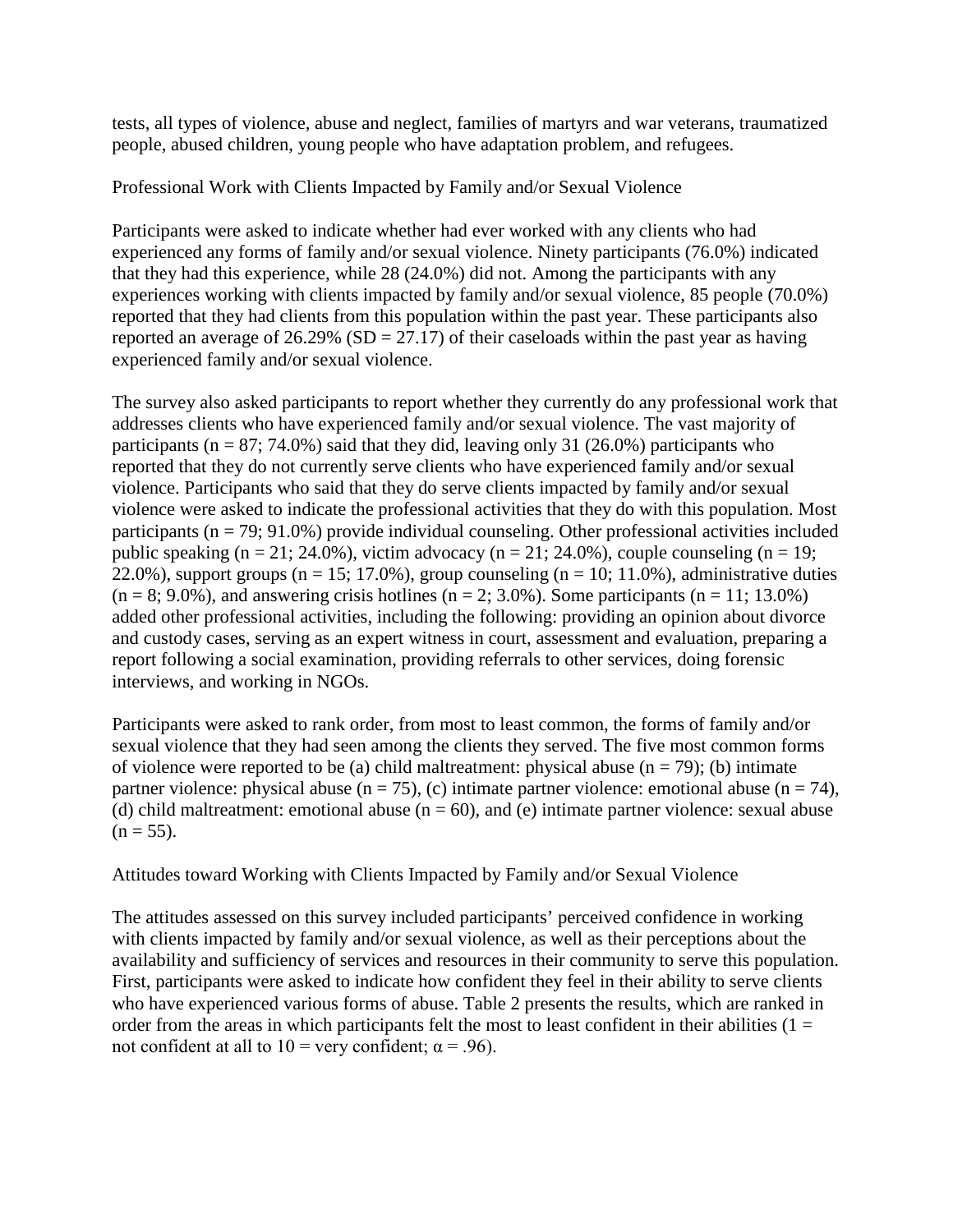As indicated in Table 2, the participants were most confident in addressing emotional and physical abuse within child maltreatment and intimate partner violence, and they were least confident in their ability to address physical and sexual elder abuse and the needs of clients who have experienced multiple forms of abuse.

# **Table 2**

Participants' confidence levels about their abilities to work with clients who have experienced various forms of abuse

|                                                                         | $\boldsymbol{M}$ | <b>SD</b> |
|-------------------------------------------------------------------------|------------------|-----------|
| Child maltreatment: Emotional abuse                                     | 6.28             | 2.53      |
| Intimate partner violence: Emotional abuse                              | 6.14             | 2.51      |
| Child maltreatment: Physical abuse                                      | 6.04             | 2.60      |
| Intimate partner violence: Physical abuse                               | 5.52             | 2.36      |
| Elder abuse: Financial exploitation                                     | 5.20             | 2.92      |
| Elder abuse: Emotional abuse                                            | 5.13             | 2.74      |
| Child maltreatment: Sexual abuse                                        | 4.99             | 3.04      |
| Intimate partner violence: Sexual abuse                                 | 4.80             | 2.60      |
| Sexual assault (not perpetrated by a family member or intimate partner) | 4.84             | 2.83      |
| Elder abuse: Physical abuse                                             | 4.76             | 3.03      |
| Clients who have experienced multiple forms of abuse                    | 4.51             | 2.80      |
| Elder abuse: Sexual abuse                                               | 3.97             | 2.77      |

 $1 =$  not confident at all to  $10 =$  very confident

Participants were asked to indicate which resources are available in their communities to serve survivors of family and/or sexual violence, and for services that are available, they were asked to indicate whether they believe the services are sufficient to meet the needs within their community. As reflected in Table 3, the most common response for every one of the services listed was that the services were available, but were insufficient to handle the needs of clients in their communities.

# **Table 3**

Availability and sufficiency of services in the community

|                | <b>Available and</b><br>sufficient to | <b>Available but</b><br>insufficient to | <b>Service is</b><br>not | <b>Unsure</b> | <b>Total</b><br><b>Responses</b> |
|----------------|---------------------------------------|-----------------------------------------|--------------------------|---------------|----------------------------------|
|                | handle the need                       | handle the need                         | available                |               |                                  |
| 24 h crisis on | 10                                    | 66                                      | 14                       | 25            | 115                              |
| line           |                                       |                                         |                          |               |                                  |
| Child care     | 6                                     | 68                                      | 20                       | 20            | 114                              |
| /after school  |                                       |                                         |                          |               |                                  |
| Jobs           | $\theta$                              | 59                                      | 34                       | 19            | 112                              |
| Law            | 5                                     | 97                                      | 8                        | 6             | 116                              |
| enforcement    |                                       |                                         |                          |               |                                  |
| Legal/court    | 9                                     | 99                                      | $\overline{2}$           | 7             | 117                              |
| Medical        | 10                                    | 88                                      | 7                        | 11            | 116                              |
| services       |                                       |                                         |                          |               |                                  |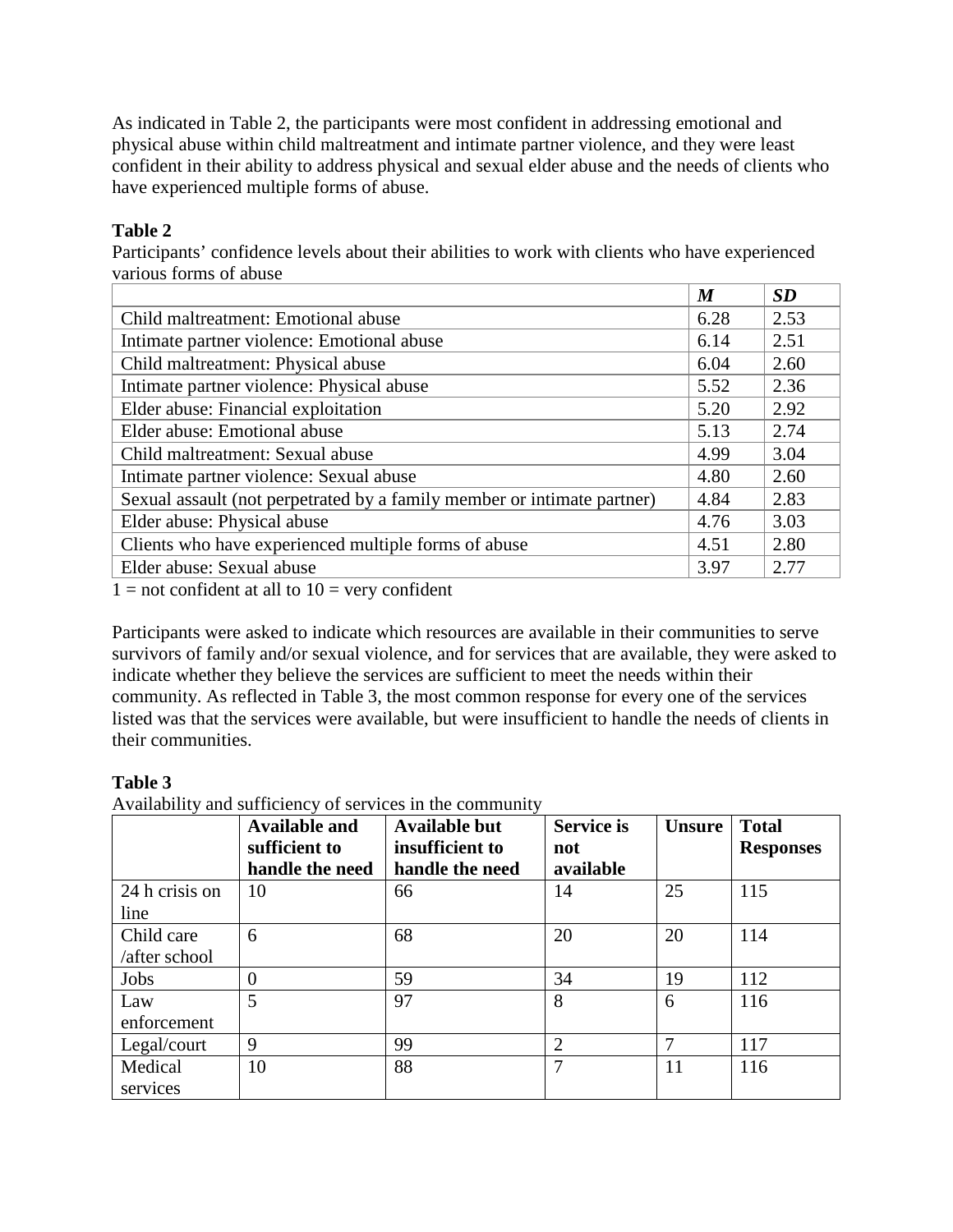| Mental health | $\overline{4}$ | 95  |     |     | -10 |
|---------------|----------------|-----|-----|-----|-----|
| services      |                |     |     |     |     |
| Money         |                | U I | ر ر | ∠⊥  |     |
| Safe address  |                | 84  | 1 J | ۱4  | -10 |
| Shelter       |                | 86  |     | l 6 |     |

*N varies due to missing values*

### **Participants' Training Experiences and Needs Related to Family and Sexual Violence**

## Past Training Experiences

Participants were asked to indicate whether they had taken any university-level courses that addressed family and/or sexual violence. One-fourth ( $n = 28$ ; 23.1%) of participants reported that they had never taken any university-level courses that addressed family and/or sexual violence. Among those who had taken any relevant university coursework, the largest number of participants ( $n = 44$ ; 36.4%) had taken an undergraduate course that covered family and/or sexual violence, but these subjects were only part of the course's content, and 24 participants (19.8%) reported that they had taken a graduate-level course that similarly addressed family and/or sexual violence, but not as a primary focus of the course. Only 15 (12.4%) participants had taken a full undergraduate course on family and/or sexual violence, and only 5 (4.1%) had taken a full graduate-level course on family and/or sexual violence. 5 cases were missing (4.1%).

We also asked participants if they had received any training about family and/or sexual violence since they completed their highest levels of education. Of 121 participants, 41 participants (33.9%) indicated they had received such training, and 76 participants (62.8%) indicated that they had not.

We assessed the effect of taking any university-level courses and trainings that addressed family and/or sexual violence on participants' self-reported confidence in their ability to serve clients impacted by family and/or sexual violence. From the items in Table 4, items 8, 9, and 10 (i.e., "I am aware of resources in my community to help survivors of family and/or sexual violence;" "I am confident in my ability to serve victims and survivors of family and/or sexual violence;" and "I am confident in my ability to serve perpetrators of family and/or sexual violence") were combined into a scale for this analysis, with a Cronbach's alpha coefficient of .77, indicating high internal consistency for these items. On this three-item scale for this analysis, participants' scores could range between 3 and 15, with higher scores indicating greater confidence and knowledge to serve clients affected by family and/or sexual violence.

# **Table 4**

|  |  |  | Needs for future trainings |
|--|--|--|----------------------------|
|--|--|--|----------------------------|

|                                                                                   | $\boldsymbol{M}$ |      |
|-----------------------------------------------------------------------------------|------------------|------|
| 1. I believe it is important for mental health professionals in Turkey to receive | 4.77             | 0.43 |
| more training on how to work with clients impacted by family and/or sexual        |                  |      |
| violence                                                                          |                  |      |
| 2. I would like to see trainings on family and/or sexual violence offered at      | 4.55             | 0.65 |
| professional counseling conferences in Turkey                                     |                  |      |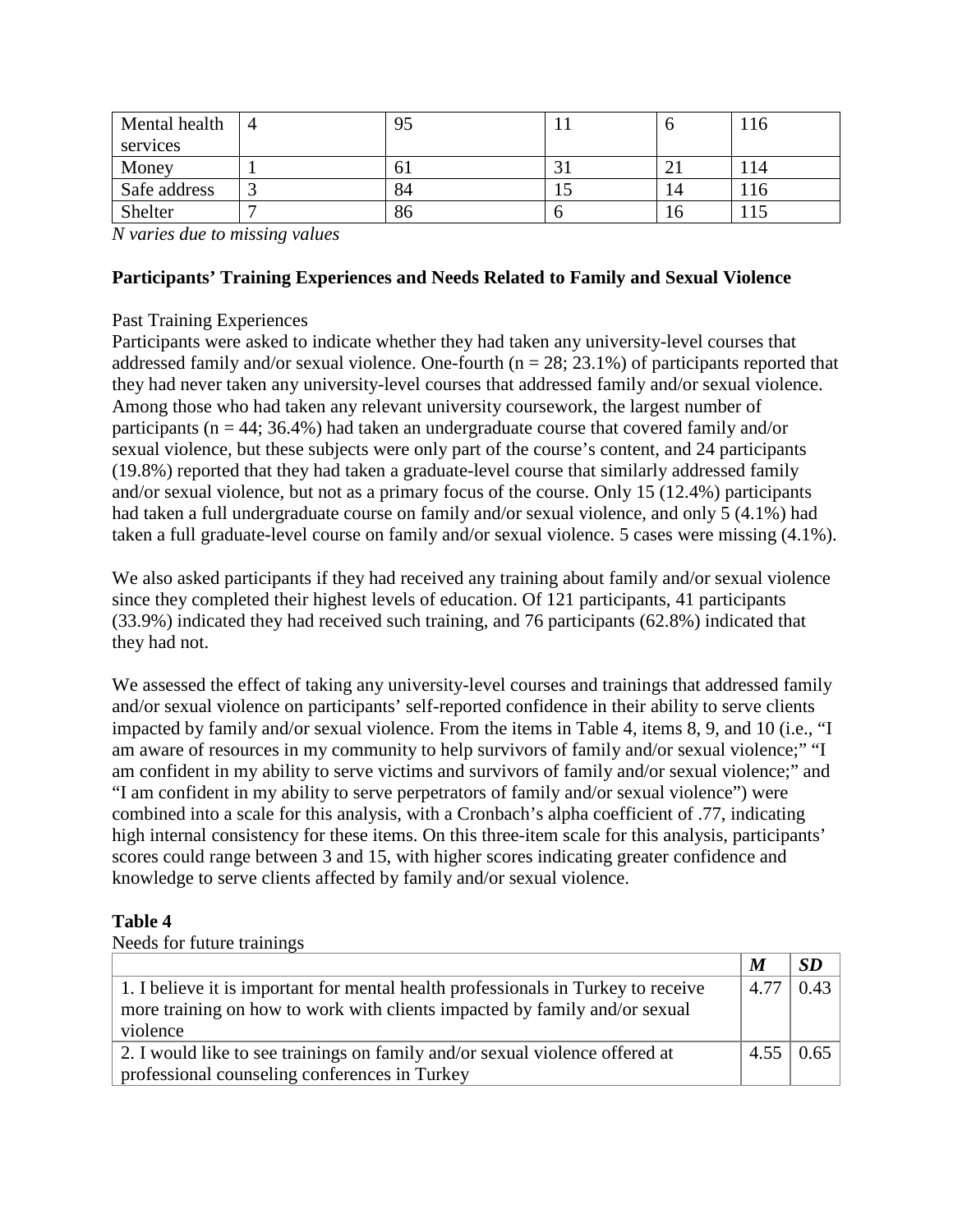| 3. I believe I need additional training in order to increase my competence to serve | 4.43 | 0.90 |
|-------------------------------------------------------------------------------------|------|------|
| clients who have been impacted by family and/or sexual violence                     |      |      |
| 4. I would attend a day-long training on family and/or sexual violence if it were   | 4.40 | 0.96 |
| available in my community                                                           |      |      |
| 5. I would attend a half-day-long training on family and/or sexual violence if it   | 4.40 | 0.88 |
| were available in my community                                                      |      |      |
| 6. I would complete an on-line training on family and/or sexual violence if it      | 4.31 | 1.05 |
| were available to me                                                                |      |      |
| 7. I would travel to a community in another part of Turkey to attend a training on  | 3.60 | 1.26 |
| family and/or sexual violence                                                       |      |      |
| 8. I am aware resources in my community to help survivors of family and/or          | 3.39 | 1.05 |
| sexual violence                                                                     |      |      |
| 9. I am confident in my ability to serve victims and survivors of family and/or     | 3.25 | 1.05 |
| sexual violence                                                                     |      |      |
| 10. I am confident in my ability to serve perpetrators of family and/or sexual      | 2.85 | 1.30 |
| violence                                                                            |      |      |

 $1 =$  strongly disagree,  $5 =$  strongly agree

We first conducted an ANOVA to explore the impact of any university-level courses on the confidence scale. Participants were in five groups as explained above. The result of the ANOVA was statistically significant, F (4107) = 4.808,  $p = .001$ ,  $n = 15$ ), indicating that the groups differed in their confidence levels based on past training experiences. Post-hoc comparisons using the Tukey HSD test indicated that mental health professionals who had never taken any university-level courses ( $M = 8.038$ ; SD = 2.568) reported less confidence compared to mental health professionals who had taken a full undergraduate ( $M = 10.571$ ; SD = 2.737) or full graduate course ( $M = 12.750$ ;  $SD = 2.568$ ).

We then conducted a second ANOVA to compare the confidence levels of mental health professionals based on whether they had or had not received any training about family and/or sexual violence since they completed their highest levels of education. There was a statistically significant difference on the confidence scale,  $[F(1111) = 6.436, p = .002, \eta2 = .08]$ . Mental health professionals who had received any training regarding family and/or sexual violence reported more confidence compared to those who had not. Together, the results of these two ANOVAs indicate that participants who have been trained on the topic of family and/or sexual violence report greater confidence and knowledge in their ability to work with clients in this population.

Participants were asked about how important they believe that it is for Turkish counselors to be trained on each topic related to family and/or sexual violence  $(1 = not at all important 4 = very$ important;  $\alpha = .95$ ), and the results are presented in Table 5.

As indicated in Table 5, all of the training topics were rated, on average, as being important or very important to address.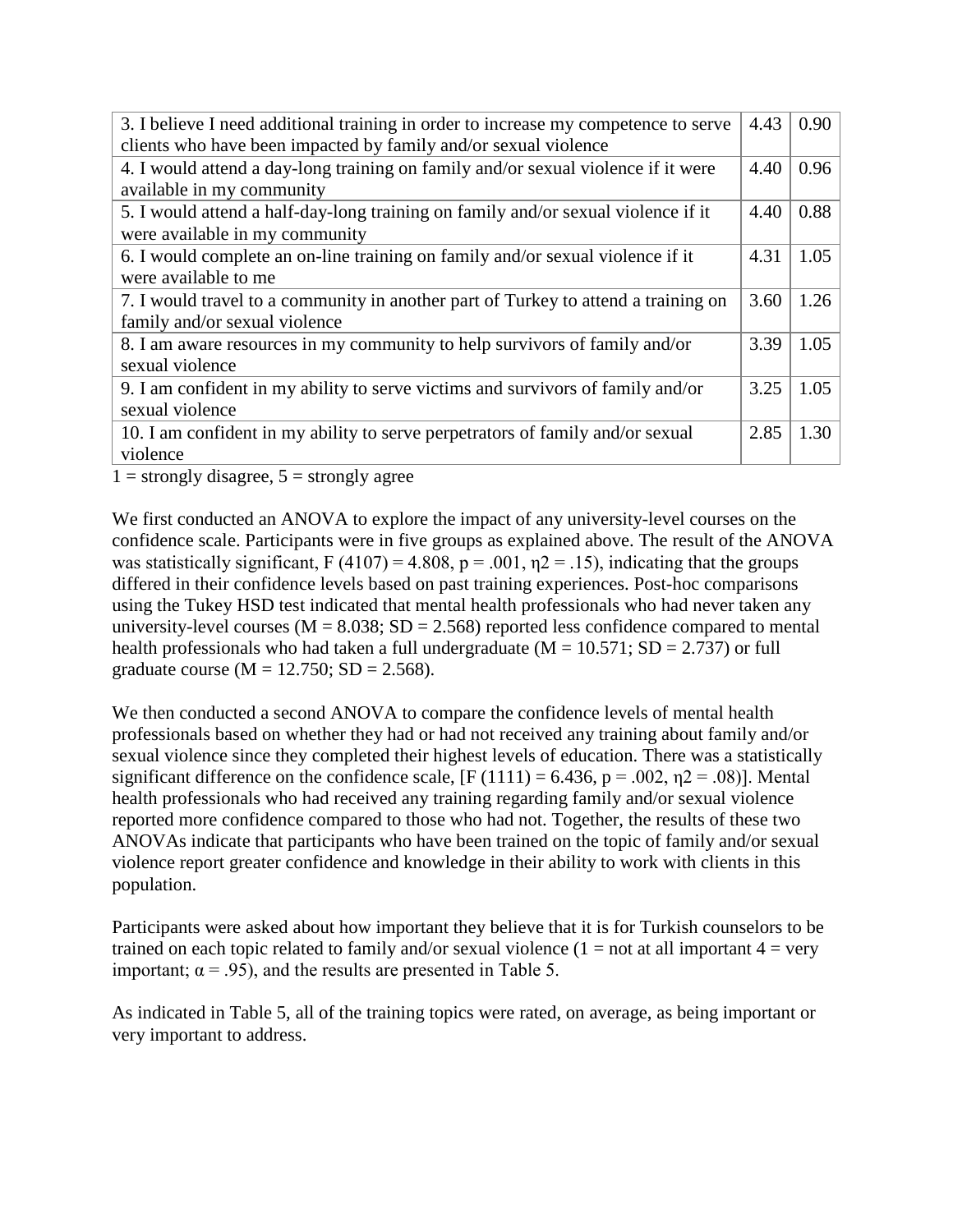# **Table 5**

Importance of training topics in Turkey

|                                                                                   | $\boldsymbol{M}$ | SD   |
|-----------------------------------------------------------------------------------|------------------|------|
| 1. Counseling interventions for child maltreatment survivors/victims              | 3.87             | 0.41 |
| 2. Counseling interventions for sexual violence survivors/victims                 | 3.87             | 0.34 |
| 3. Counseling interventions for intimate partner violence survivors/victims       | 3.85             | 0.43 |
| 4. Safety planning                                                                | 3.84             | 0.39 |
| 5. Clinical assessment related to family and/or sexual violence                   | 3.83             | 0.40 |
| 6. Interventions for child maltreatment perpetrators                              | 3.83             | 0.40 |
| 7. Community resources that address family and/or sexual violence                 | 3.81             | 0.44 |
| 8. General dynamics of child maltreatment                                         | 3.81             | 0.45 |
| 9. Ethical considerations for counseling clients impacted by family and/or sexual | 3.79             | 0.43 |
| violence                                                                          |                  |      |
| 10. Interventions for sexual violence perpetrators                                | 3.78             | 0.43 |
| 11. Interventions for intimate partner violence perpetrators                      | 3.77             | 0.48 |
| 12. General dynamics of sexual violence                                           | 3.76             | 0.51 |
| 13. Turkish laws related to family and/or sexual violence                         | 3.74             | 0.52 |
| 14. Counseling interventions for elder abuse survivors/victims                    | 3.68             | 0.51 |
| 15. Intersections of substance abuse and family and/or sexual violence            | 3.66             | 0.51 |
| 16. Interventions for elder abuse perpetrators                                    | 3.63             | 0.54 |
| 17. General dynamics of elder abuse                                               | 3.56             | 0.63 |
| 18. Intersections of mental health and family and/or sexual violence              | 3.34             | 0.87 |
| 19. Religious issues related to family and/or sexual violence                     | 3.34             | 0.87 |
| 20. Other (supervision, cultural norms, legal issues/law enforcement)             | 3.60             | 1.03 |

 $1 = Not$  at all important,  $4 = Very$  important

## **Participants' Views on Cultural Influences that Impact Clients' Experiences with Family and Sexual Violence**

Participants were asked to indicate the extent to which they agreed or disagreed with the following statements about family and/or sexual violence in Turkey, and the results are presented in Table 6 (Note:  $1 =$  strongly disagree,  $5 =$  strongly agree;  $\alpha = .66$ ). Table 6 shows the highest to lowest ratings according to participants' responses.

# **Table 6**

Most significant cultural influences impacting clients' experiences with family and sexual violence

| <b>Statements</b>                                                                  | $\boldsymbol{M}$ | <b>SD</b> |
|------------------------------------------------------------------------------------|------------------|-----------|
| 1. People in my community who have been abused have a hard time accessing          | $4.06$ .95       |           |
| help they need.                                                                    |                  |           |
| 2. People in my community who have been abused would be more likely to turn to     | 3.87             | - 94      |
| informal sources of help (e.g., friends or family members) than to formal sources  |                  |           |
| (e.g., a family violence agency or the police) to get help related to their abuse. |                  |           |
| 3. There is a stigma related to family and/or sexual violence in Turkey.           | 3.86             |           |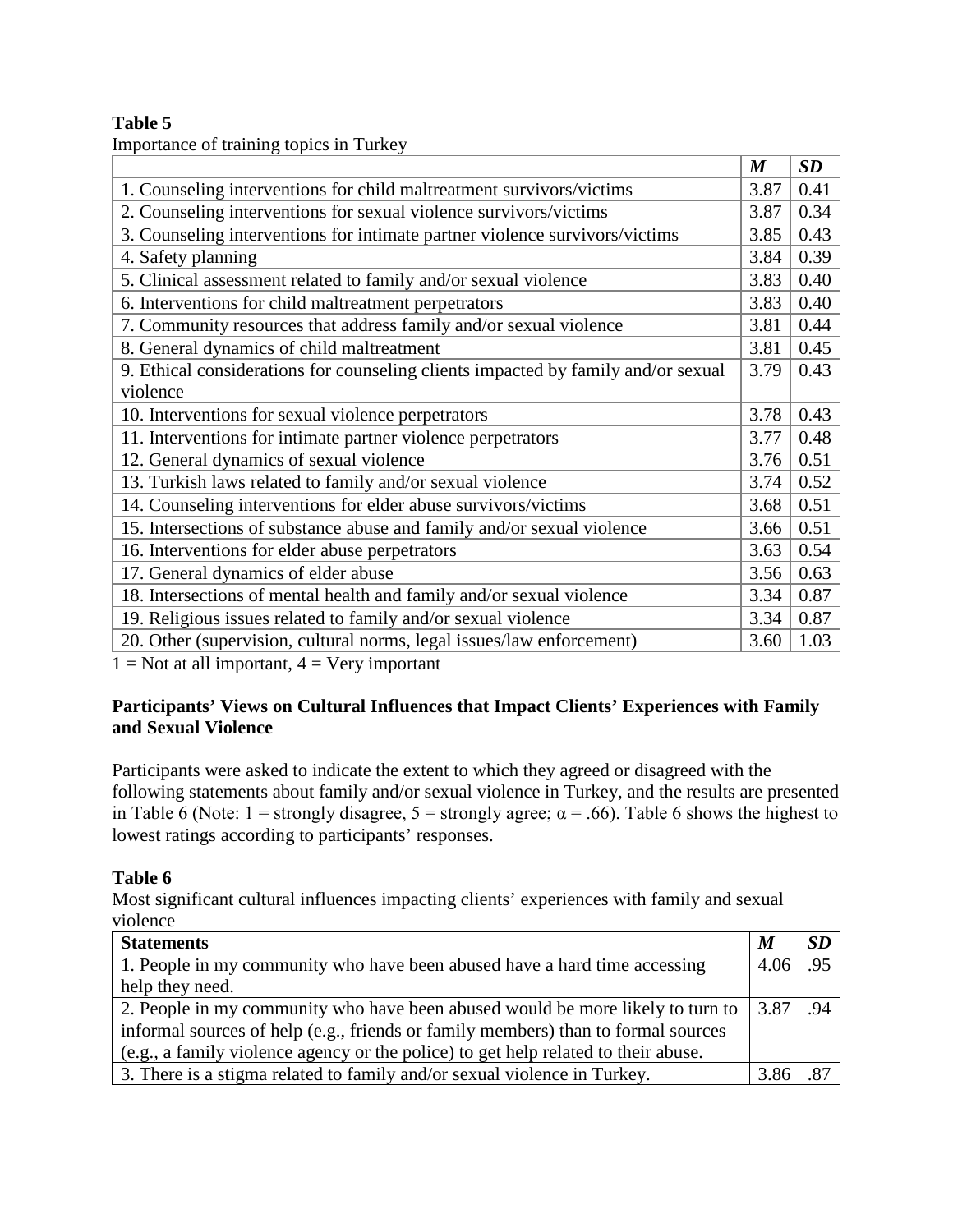| 4. Many people in my community blame the victim in cases of family and/or          | 3.53 | .89 |
|------------------------------------------------------------------------------------|------|-----|
| sexual violence.                                                                   |      |     |
| 5. In the general population in Turkey, people recognize that family and/or sexual | 2.88 | .96 |
| violence are problems.                                                             |      |     |
| 6. If someone in my community learned that a friend or family member was being     | 2.86 | .92 |
| abused, they would do something to help that person.                               |      |     |
| 7. Clients who seek counseling in my community would have access to mental         | 2.42 | .89 |
| health professionals who are trained and competent to address abuse in counseling. |      |     |
| 8. Medical professionals in my community are equipped to help people who           | 2.29 | .85 |
| experienced family and/or sexual violence.                                         |      |     |
| 9. In the general population in Turkey, people understand the dynamics of family   | 2.10 | .99 |
| and/or sexual violence.                                                            |      |     |
| 10. My community has enough resources to help people who experienced family        | 2.10 | .84 |
| and/or sexual violence.                                                            |      |     |
| 11. Law enforcement agencies in my community are equipped to help people who       | 2.03 | .97 |
| experienced family and/or sexual violence.                                         |      |     |
| 12. Most people in my community would know who to call for help if they knew       | 1.94 | .77 |
| someone who experienced family and/or sexual violence.                             |      |     |
| 13. Religious organizations in my community are equipped to help people who        | 1.84 | .81 |
| experienced family and/or sexual violence.                                         |      |     |
| $1 \times 1$<br>$\mathbf{X}$                                                       |      |     |

 $1 = Not$  at all important;  $4 = Very$  important

## **Discussion**

### Limitations

The findings of this study must be considered within the context of its limitations. One of these limitations is that the participants were from different mental health disciplines, and there were not an equal number of participants within each discipline. Second, some participants reported lacking any professional experiences related to family violence. These participants may not have been informed enough to provide meaningful responses to some of the questions on this survey. Third, the survey instrument was newly developed by researchers, and there is no information about its psychometric properties, including its validity and reliability. Fourth, the size of the sample was relatively small, and an accurate response rate was not possible to determine due to the convenience and snowball sampling strategies used. Fifth, the electronic (i.e., email and social media) recruitment strategies used in this study may limit the number of people who received the invitation to participate, as it may not have been accessible to mental health professionals who do not use technology frequently. Finally, we believe that mental health professionals in Turkey should uniquely and critically be placed to intervene with violence issues within and beyond the family and that victims of such violence seek help from these professionals. However, we were unable to add any information about how many victims of violence seek help from mental health professionals currently, as we were not able to identify any sources of data on this topic.

# Overview of Major Findings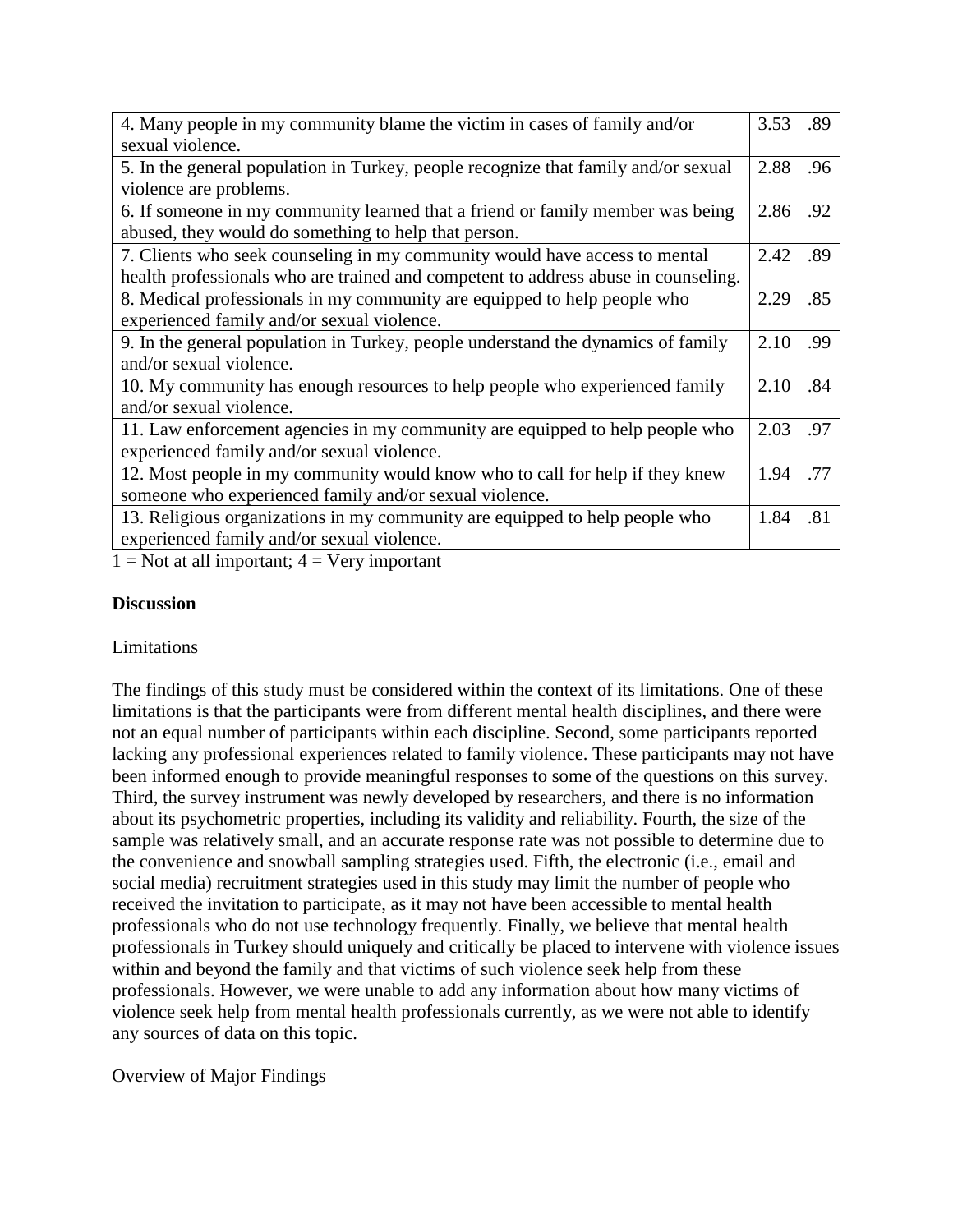This study aimed to gain an understanding of Turkish mental health professionals' experiences, perspectives, and training needs related to family and sexual violence, and several significant results were identified. First, in general, there was a significant need for training for Turkish mental health professionals to better equip them with to work with clients impacted by family and sexual violence. This lack of training may result in mental health professionals lacking awareness of best practices for treating this population. For example, among the participants in this study who work with clients impacted by family and/or sexual violence, nearly one-quarter of them reported that they provide couple counseling with this population. However, couple counseling is generally not recommended when intimate partner violence is present (Austin and Dankwort 1999) due to safety risks it may pose for victims. Professionals who have not been trained to understand and address these risks may not be able to provide safe, competent services to clients they serve.

Second, two of the five most common forms of violence among the clients that participants served related to child maltreatment, physical abuse ( $n = 79$ ) and emotional abuse ( $n = 60$ ). Due to these common experiences of counseling children who have been impacted by violence, it is important for mental health professionals to receive training on the impact of violence on children. Children who face direct and indirect exposure to violence may experience emotional, behavior, and learning problems (McCloskey et al. 1995; Margolin and Gordis 2000). Mental health professionals in Turkey must become equipped to address these impacts in their clinical work with children.

Third, we explored mental health professionals' attitudes toward working with clients impacted by family and/or sexual violence, beginning with their perceived confidence in working with these kinds of clients. Their confidence levels were especially low in relation to sexual assault for women, children, and elderly clients. This finding might be linked to cultural norms in Turkey that hold sexual issues to be taboo; and therefore, sexuality-related concerns are often unspoken and hidden in Turkish society (Ercevik-Amado 2006). Thus, Turkish mental health professionals may regularly work with clients facing challenges related to sexuality, and therefore they may not feel confident in addressing these issues due to a lack of professional experience. Accordingly, participants were asked to describe the resources and availability of services in their communities to serve survivors of family and/or sexual violence. In general, participants reported that services were available but insufficient to handle the needs of clients. This outcome is also parallel to a recent study in Turkey, in which Sallan-Gül (2013) reported that helpful resources for mental health professionals and client populations were insufficient. This finding suggests a need for greater public and governmental support for organizations to meet the mental health and social services needs of the Turkish population. Additionally, some participants were unsure whether resources and services existed; therefore, their availability and functions should be made more visible among professionals.

Fourth, we asked professionals to describe their past training experiences relevant to family and sexual violence. The results demonstrated diversity among past training experiences. One-fourth of participants reported that they had never taken any university-level courses that addressed family and/or sexual violence. Additionally, most participants had taken an undergraduate course, but these subjects were only part of the course's content. One of the most notable findings of this study was that participants who had received prior training, whether in a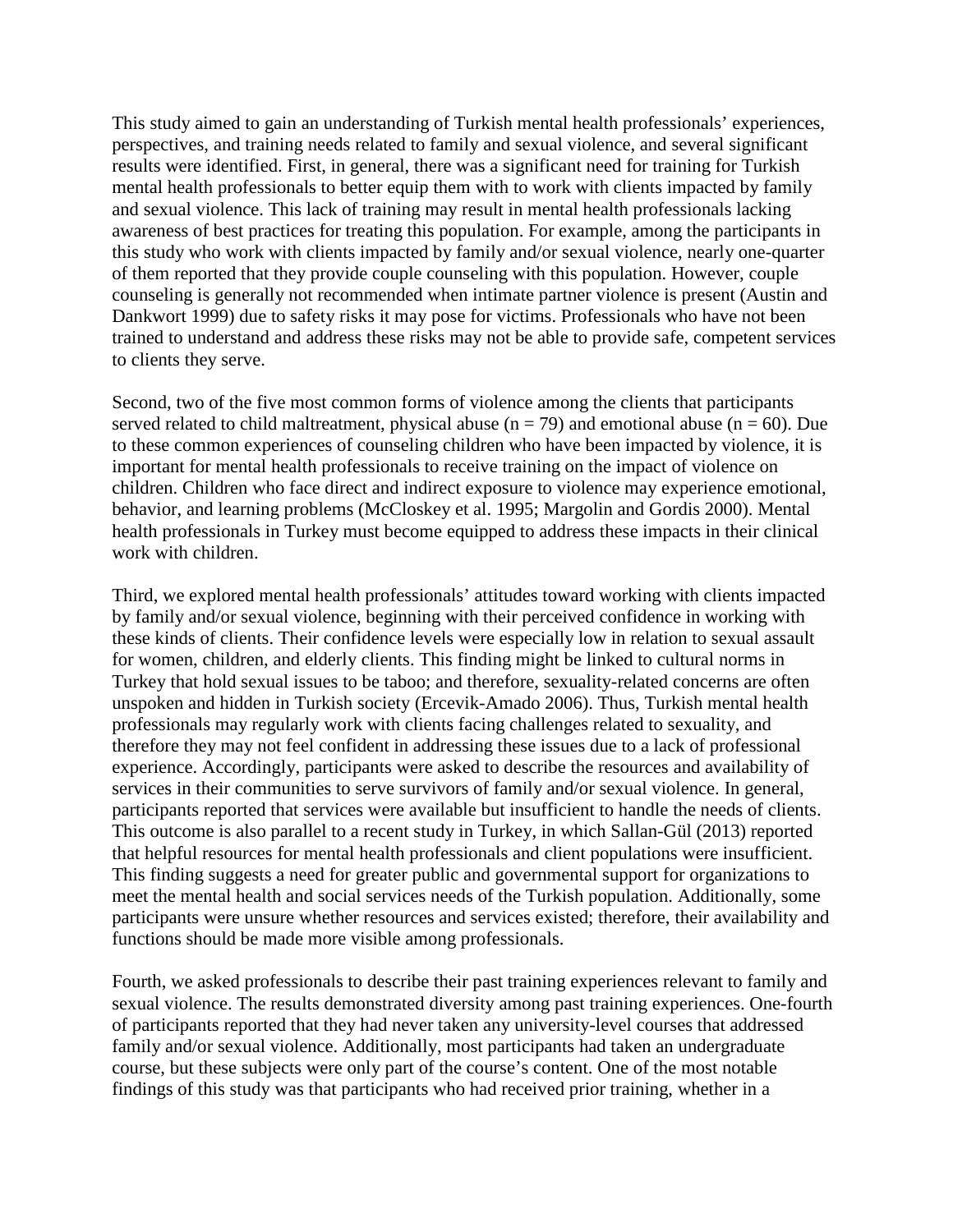university course or in post-graduate training experiences, on the topic of family and/or sexual violence reported greater confidence in their ability to serve clients impacted by these forms of violence. Future research is needed to further examine what types of training are most effective for equipping mental health professionals in Turkey with the knowledge and skills needed to address these issues in their work. In addition, future research is needed to determine whether mental health professionals' confidence in their abilities translates into actual effective practices. Overall, there is a need for Turkish mental health professionals to receive greater training on family and sexual violence both during their undergraduate and graduate training, as well as throughout their careers in various professional development opportunities. Furthermore, the content of undergraduate, graduate, and in-service training should be tailored to address the unique dynamics surrounding family and/or sexual violence in Turkey. It seems that culture is a key element to the success of those training programs.

Fifth, participants were asked to indicate their future training needs related to family and/or sexual violence. Their responses further demonstrated that Turkish mental health professionals desire more training on how to work with clients impacted by family and/or sexual violence. The participants were especially interested in receiving trainings about interventions for child maltreatment, sexual violence survivors, and intimate partner violence. In addition, safety planning was emphasized as an essential topic for future trainings. Many participants indicated that they would like to receive training on how to address religious issues related to family and/or sexual violence. Religion is important issue in Turkey, in that it is a key factor in determining many Turkish people's daily life experiences (Gülalp 2003). However, religious norms in Turkey are prominent and closely held, so care must be given to developing trainings for mental health professionals that support clients in exploring the links between violence and religious and cultural norms, while also maintaining respect for clients' values and belief systems.

Finally, participants reported their views on significant cultural influences on family and sexual violence in Turkey. Some of the cultural influences they noted as most significant included (a) the difficulty that Turkish people may have in accessing help for family and sexual violence, (b) the greater likelihood of Turkish victims of family and sexual violence to turn to informal sources of help (e.g., friends or family members) than to formal sources (e.g., a family violence agency or the police) to get help related to their abuse, and (c) the influence of patriarchal values on family and sexual violence in Turkey. According to current literature about cultural norms in Turkey, men are often viewed as having to protect and control their wives and children and their family's "honor" (Hortaçsu et al. 2003), and this view may imply the notion that a woman is a property of man. Additionally, violence is perceived as an acceptable behavior and a common feature of marriage in patriarchal family structures (Akar et al. 2010).

Patriarchal family structures may render women in some Turkish communities as having less power and status as their husbands, and this can contribute to their risk of violence. Thus, Turkish mental health professionals must consider appropriate ways to support clients impacted by violence within a patriarchal context, such as by empowering and encouraging women. However, safety considerations must also guide mental health professionals' treatment decisions in cases of violence and abuse, and therefore mental health professionals must use caution in using any interventions with a potential of increasing the risk of further violence.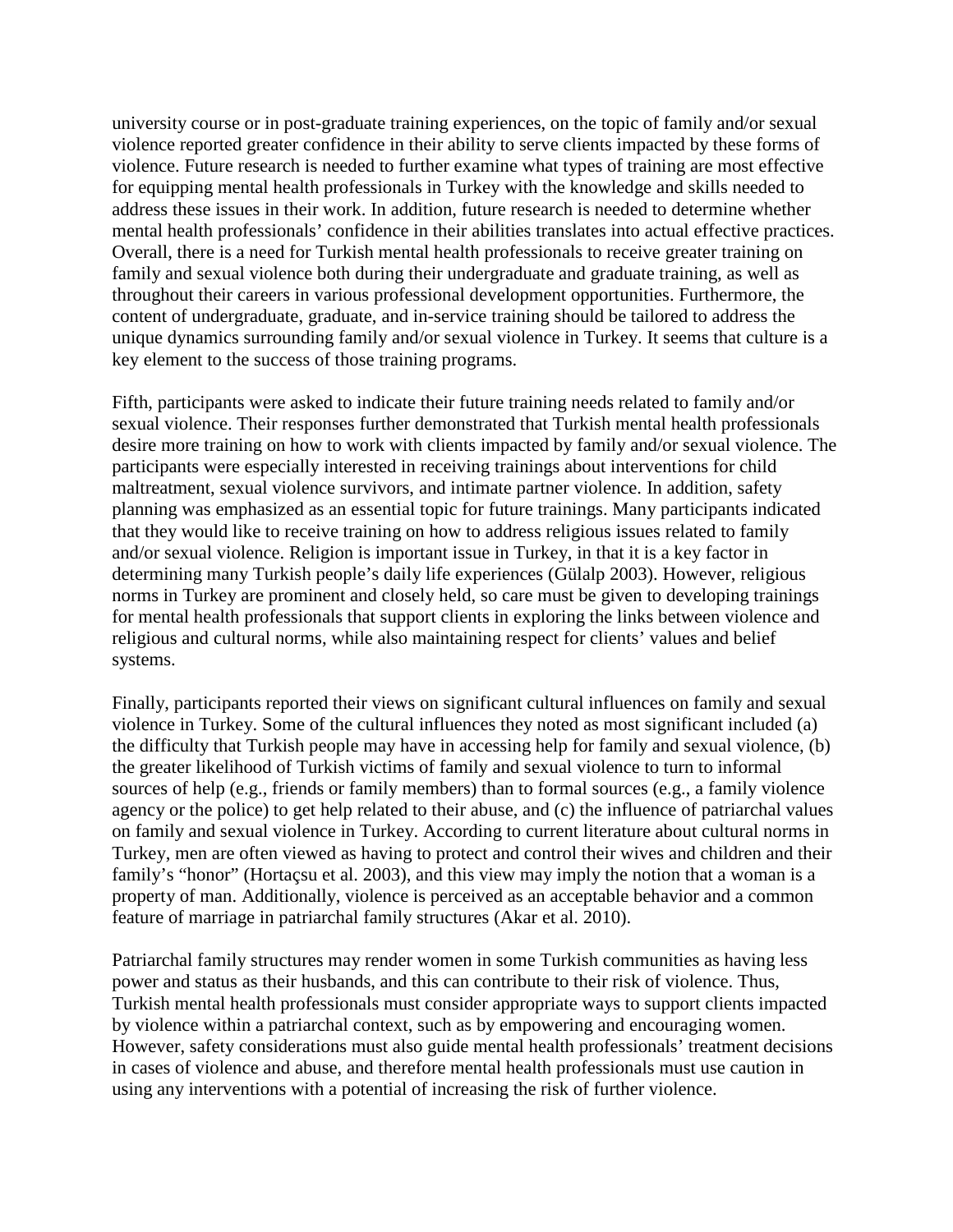## Implications

The results of the current research offer insights for practitioners working with survivors of family and/or sexual violence in Turkey. Based on the findings, there is value for mental health professionals in seeking out training on the topic of family and/or sexual violence. These concerns present often for Turkish mental health professionals in their practice, so seeking out the training needed to be confident and competent in one's abilities to serve this population are crucial. Training programs for mental health professionals in Turkey can play an important role in ensuring that students gain these training opportunities during their educational experiences. By reviewing the content of current trainings, new educational programs or trainings for mental health professionals can be developed, or the content of existing training offerings can be enriched. Furthermore, in Turkey, there is a gap between research and practice related to family and/or sexual violence. This study leads to many future research questions and future practice needs that offer opportunities for collaboration between researchers and practitioners who are concerned with addressing family and/or sexual violence. Together, researchers and practitioners can build a stronger knowledge base and greater practice resources to help improve the services and resources available to victims and survivors of family and/or sexual violence in Turkey.

## **Conclusion**

This study highlights the need for more advances in research, practice, and professional training to ensure that mental health professionals in Turkey are equipped to competently serve clients who have been impacted by family and/or sexual violence. A significant number of the mental health professionals in this study lacked sufficient training in the dynamics of abuse and interventions to address this issue with clients. As this study was the first known examination of Turkish mental health professionals' experiences and perspectives toward family and sexual violence, additional research with larger samples is needed to further understand this issue and identify effective training strategies.

Recent high-profile cases of family and sexual violence in Turkey have helped to raise the visibility of this issue in the country. Although governmental and non-governmental organizations, as well as many committed professionals, including those working in the mental health field, have increased their efforts to address this issue, the findings of the current study and other existing research suggests that the current resources are insufficient to meet the needs within communities. Overall, mental health professionals have an important role to play in supporting victims of family and sexual violence in Turkey. However, additional research and greater attention to training and strengthening interventions is needed to ensure that Turkish mental health professionals are equipped to effectively serve clients who have experienced abuse.

### **References**

Akar, T., Aksakal, F. N., Demirel, B., Durukan, E., & Özkan, S. (2010). The prevalence of domestic violence against women among a group woman: Ankara, Turkey. *Journal of Family Violence*, 25, 449–460. doi:10.1007/s10896-010-9306-8.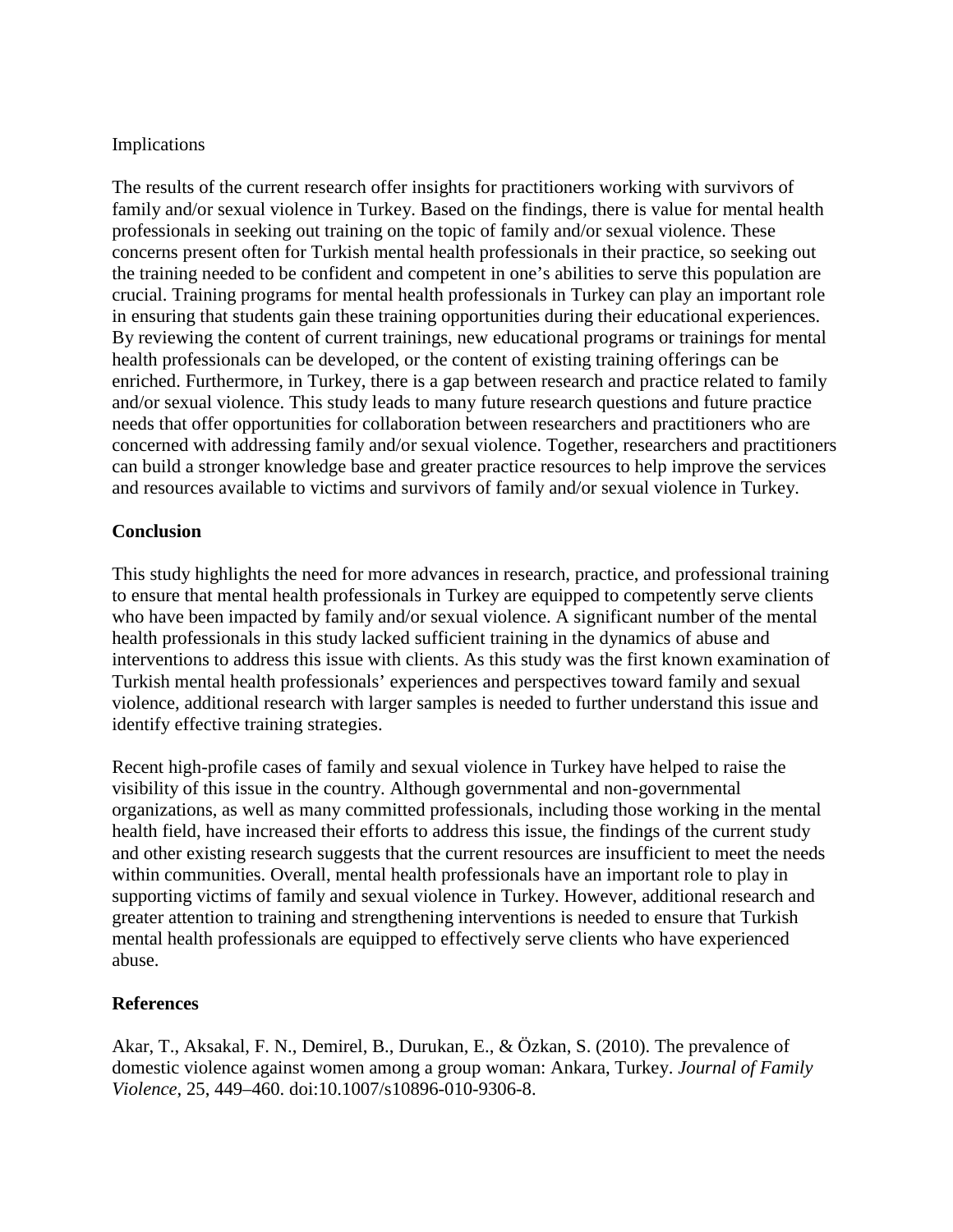Aldikacti Marshall, G., & Furr, A. (2010). Factors that affect women's attitudes toward domestic violence in Turkey. *Violence and Victims*, 25(2), 265–277.

Asquith, C. (2015). Turkish men get away with murder: Ozgecan Aslan and violence against women in Turkey. The New York times. Retrieved from http://www.nytimes.com/2015/02/24/opinion/ozgecan-aslan-and-violence-against-women-inturkey.html?\_r=1.

Austin, J. B., & Dankwort, J. (1999). Standards for batterer programs: A review and analysis. *Journal of Interpersonal Violence*, 14, 152–168. doi:10.1177/088626099014002004.

Cetin, I. (2015). Defining recent femicide in modern Turkey: Revolt killing. *Journal of International Women's Studies*, 16(2), 346–360.

Çorum'da 13 yaşındaki çocuğa aile içi istismar (2016). Retrieved from http://nediyor.com/corumda-13-yasindaki-cocuga-aile-ici-istismar/.

Ercevik-Amado, L. (2006). Promoting sexual rights through human rights education: Experiences at grassroots in Turkey. *IDS Bulletin*, 37, 117–122. doi:10.1111/j.1759- 5436.2006.tb00312.x.

Gökalp, R. P., & Aküzüm, Z. N. (2007). Community mental health services in Turkey. *International Journal of Mental Health*, 36, 7–14. doi:10.2753/IMH0020-7411360302.

Gülalp, H. (2003). Whatever happened to secularization? The multiple Islams in Turkey. The *South Atlantic Quarterly*, 102, 381–395. doi:10.1215/00382876-102-2-3-381.

Hacettepe University Institute of Population Studies (2008). Turkey demographic and health survey. Retrieved from http://www.hips.hacettepe.edu.tr/eng/tdhs08/TDHS-2008\_Main\_Report.pdf.

Hortaçsu, N., Kalaycioğlu, S., & Rittersberger-Tiliç, H. (2003). Intrafamily aggression in Turkey: Frequency, instigation, and acceptance. *The Journal of Social Psychology*, 143, 163– 184. doi:10.1080/00224540309598438.

Huzurevinde yaşlıya dayak atıldı iddiası (2008). Retrieved from http://www.hurriyet.com.tr/huzurevinde-yasliya-dayak-atildi-iddiasi-7998193.

Margolin, G., & Gordis, E. B. (2000). The effects of family and community violence on children. *Annual Review of Psychology*, 51, 445–479. doi:10.1146/annurev.psych.51.1.445.

McCloskey, L. A., Figueredo, A. J., & Koss, M. P. (1995). The effects of systemic family violence on children's mental health. *Child Development*, 66, 1239–1261. doi:10.1111/j.1467- 8624.1995.tb00933.x.